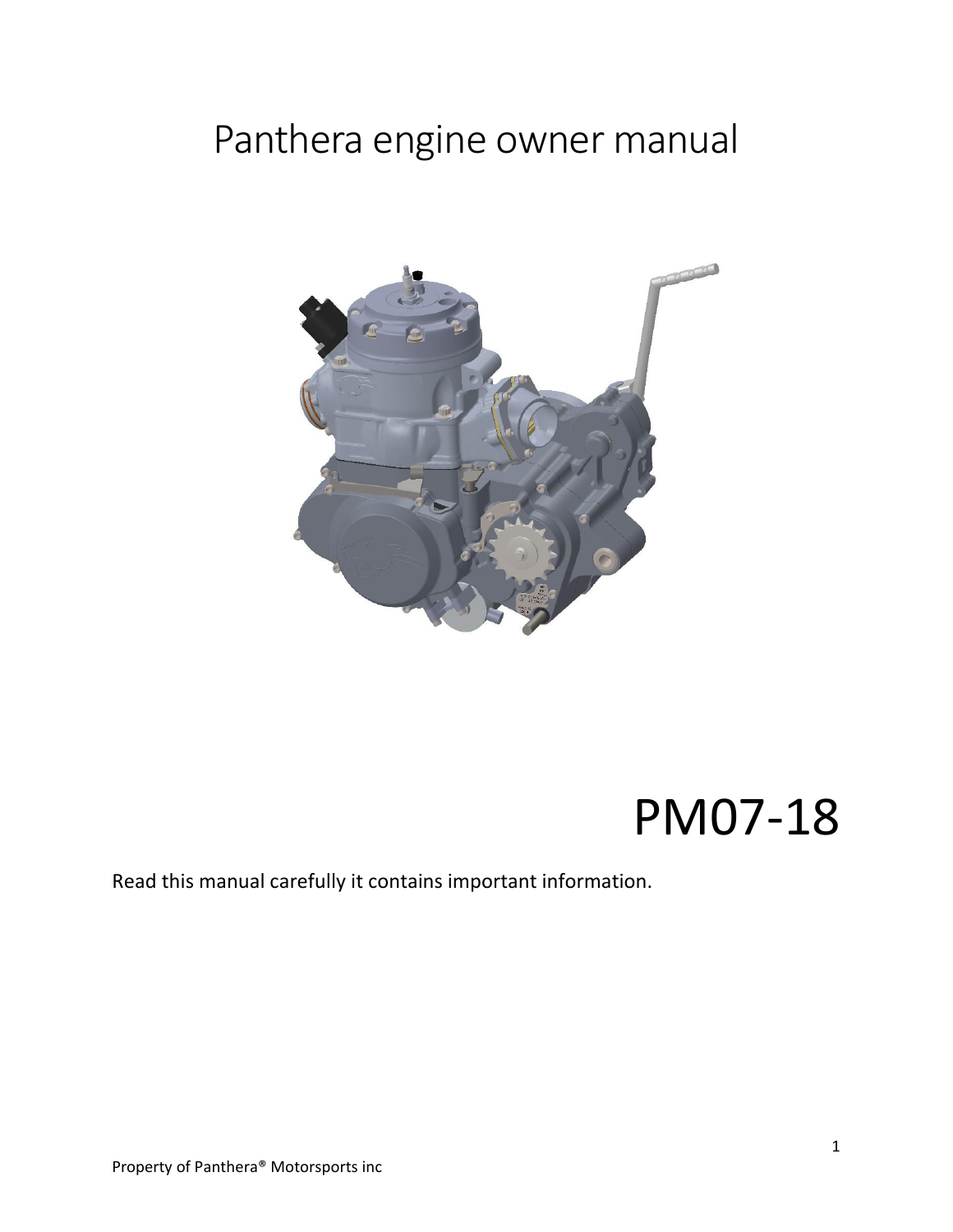### <span id="page-1-0"></span>Introduction

This manual was produced by Panthera° Motorsports inc. and describes operation procedure and service procedure of the PM07-18 engine.

We recommend that your read this manual before installing and using your Panthera engine. The manual contains a detailed list of topics in the table of contents.

Follow the Maintenance schedule recommendation to ensure the engine is always in peak operating condition.

This publication includes the latest production information available before printing. Panthera Motorsports reserves the right to male changes at any time without notice and without incurring any obligation.

### <span id="page-1-1"></span>Disclaimer

This engine is sold as is, with all faults, obvious or concealed and there are NO WARRANTIES expressed or implied. Including warranties of merchantability or fitness for purpose.

The purchaser accepts all responsibilities concerning quality, performance, cost of service and/or necessary repairs.

This engine is a competition engine only. The use of this engine should be limited to participation in sanctioned competition event upon a closed course.

Read owner's manual.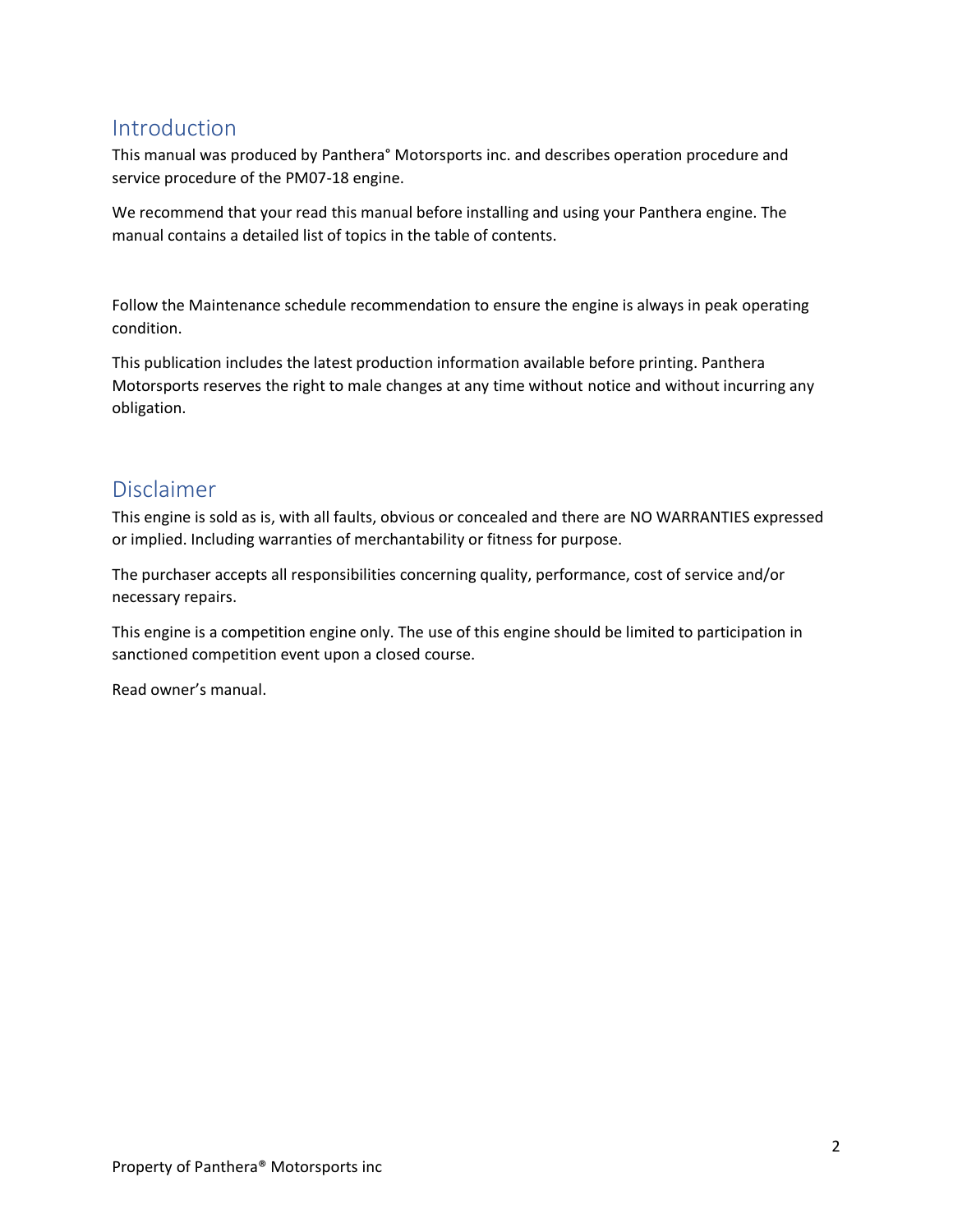# Contents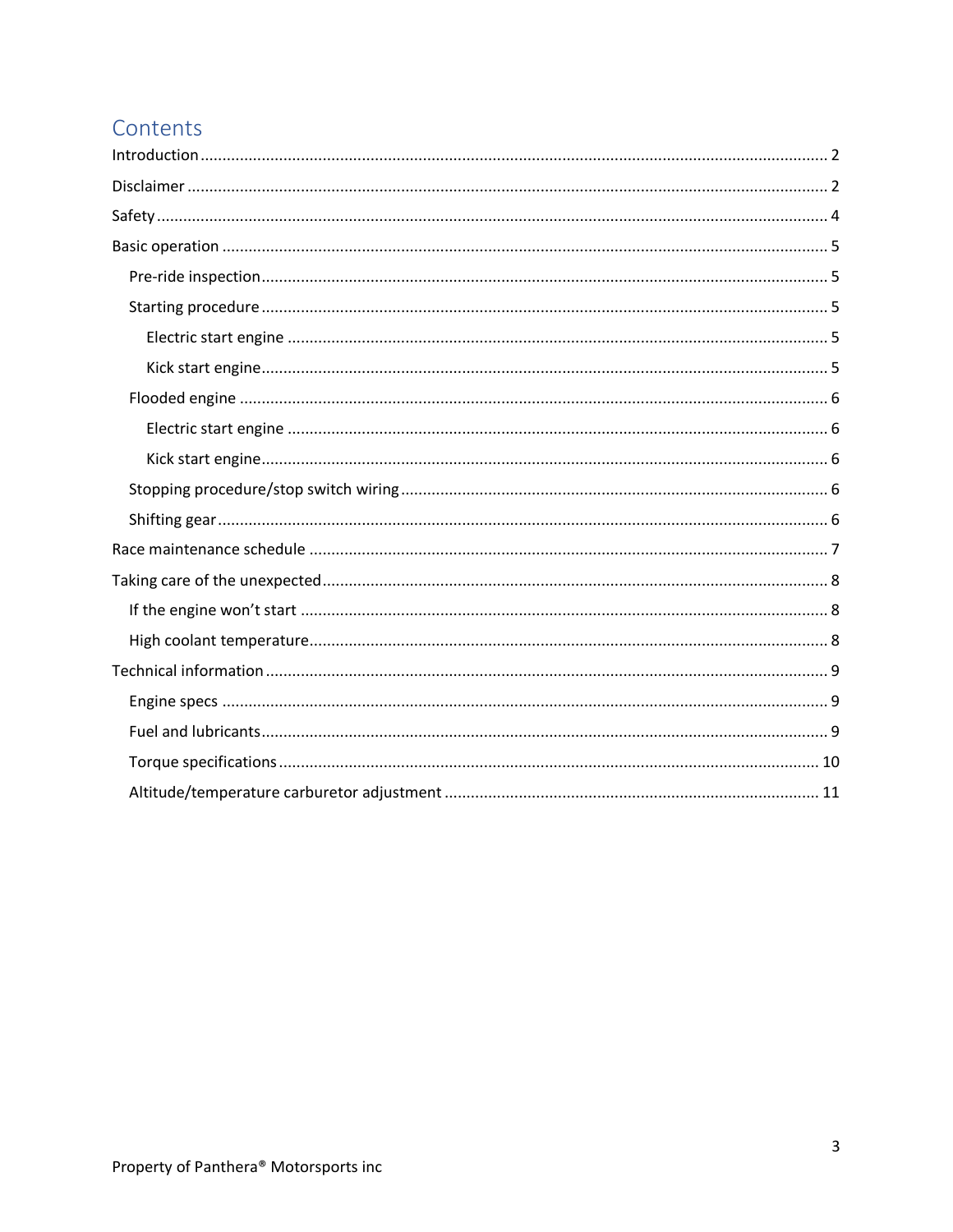## <span id="page-3-0"></span>Safety

Always ride within your limits. Major cause of motorsport crashes comes from riding beyond your personal abilities. Alcohol, drugs, fatigue and inattention can significantly reduce your ability to make good judgement and ride safely.

Alcohol and riding don't mix. Even one drink can reduce your ability to respond to changing condition and your reaction time gets worse with every additional drink.

Keep your vehicle properly maintained and in safe riding condition. To help avoid problem, inspect your vehicle before every ride and perform all recommended maintenance.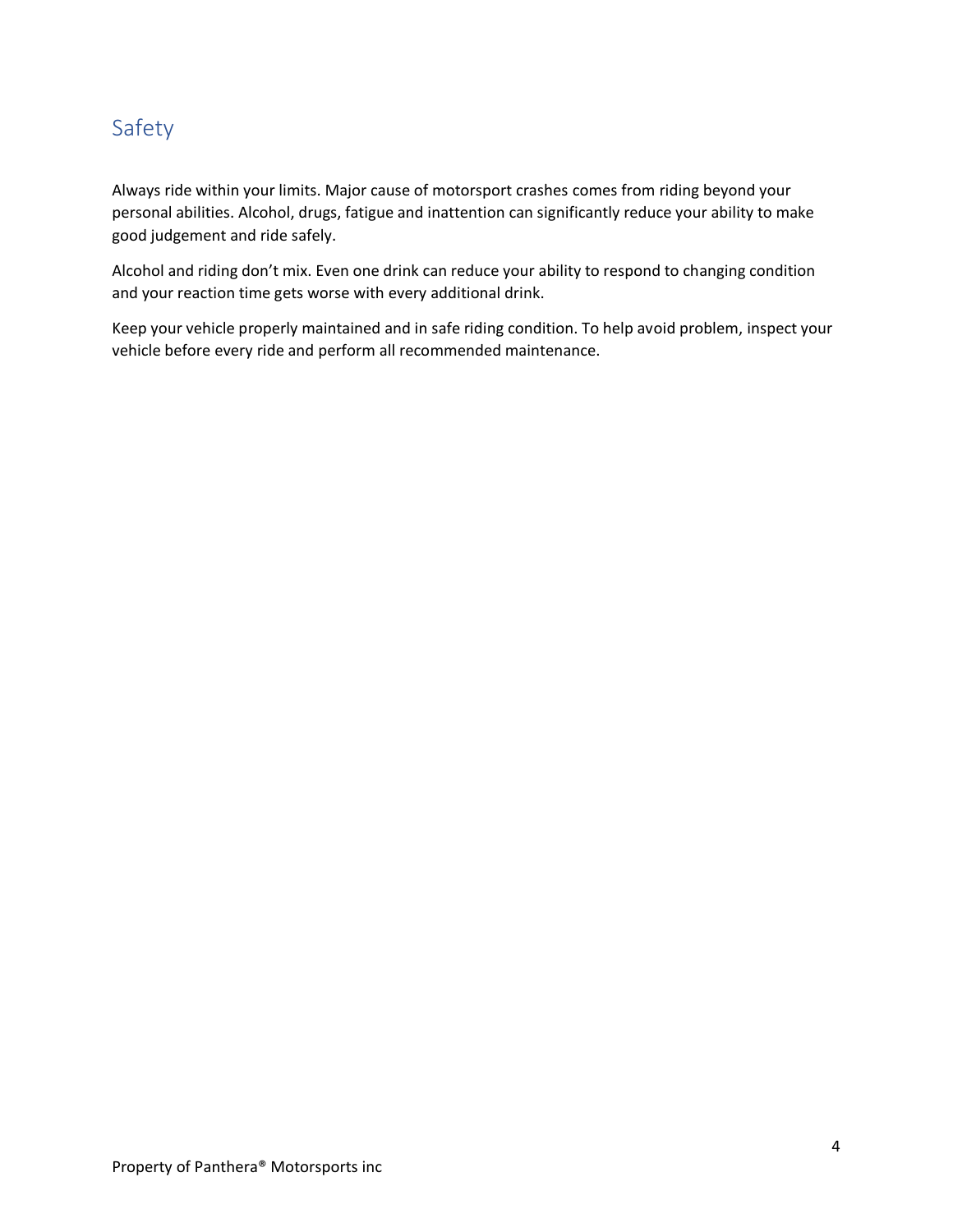## <span id="page-4-0"></span>Basic operation

#### <span id="page-4-1"></span>Pre-ride inspection

| Transmission oil | Check the level and add oil if needed                                       |
|------------------|-----------------------------------------------------------------------------|
|                  | Check for leaks                                                             |
| Radiator coolant | Check the coolant level and add coolant if needed                           |
|                  | Check for leaks                                                             |
| Fuel             | Check the level and add fuel if needed. Also make sure the fuel fill cap is |
|                  | securely fastened.                                                          |
|                  | Check for leaks                                                             |
| Throttle         | Check for throttle freeplay and adjust if needed. Press the throttle to     |
|                  | make sure it moves smoothly without sticking and snaps shut                 |
|                  | automatically when it is released.                                          |
| Clutch actuator  | Check for smooth operation and adjust freeplay                              |
| Kill switch      | Check for proper function                                                   |

### <span id="page-4-2"></span>Starting procedure

#### <span id="page-4-3"></span>Electric start engine

- 1. Turn the fuel valve on and ignition switch on
- 2. Confirm the transmission is in neutral
- 3. Confirm the engine stop switch is set to RUN
- 4. Pull the choke know up all the way to ON position if the engine is cold.
- 5. With the throttle closed, press start button
	- a. Pressing the electric start button for more than 5 seconds at a time may cause the starter to overheat and damage the starter. Release the start button for approximately 10 seconds before pressing it again.
- 6. After the engine start, push the choke knob back to OFF position to keep fast idling.
- 7. If idling is unstable, open the throttle slightly.

#### <span id="page-4-4"></span>Kick start engine

- 1. Turn the fuel valve on and ignition switch on
- 2. Confirm the transmission is in neutral
- 3. Confirm the engine stop switch is set to RUN
- 4. Pull the choke know up all the way to ON position if the engine is cold.
- 5. Lightly depress the kickstarter until resistance is felt. You will feel two resistance close to another then a long free play. Stop right before the first of the two resistance. (Before TDC)
- 6. After the engine start, push the choke knob back to OFF position to keep fast idling.
- 7. If idling is unstable, open the throttle slightly.

High air temperature 30°C (86°F): Do not use the choke.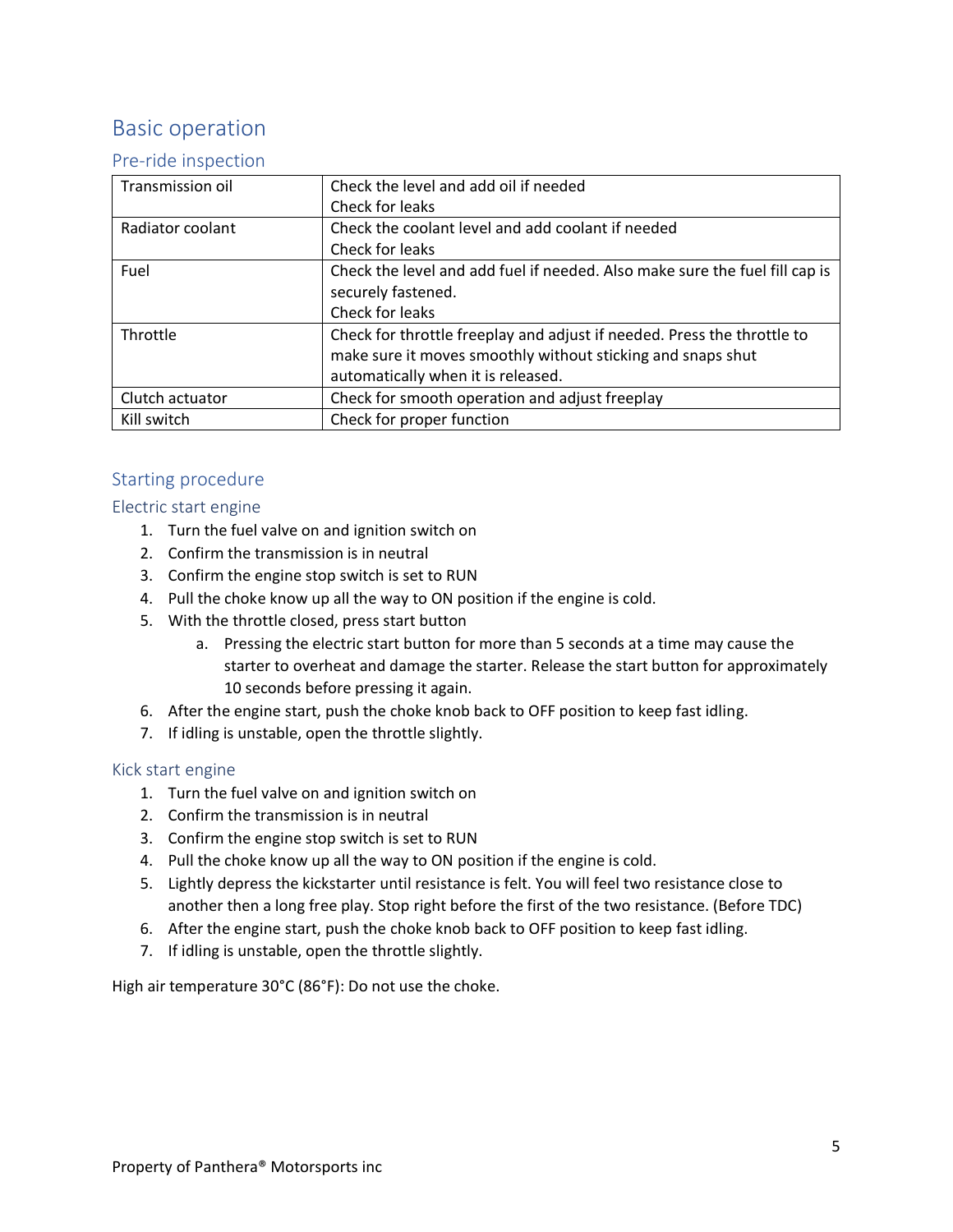### <span id="page-5-0"></span>Flooded engine

If the engine fails to start after repeated attempts, it may be flooded with excess fuel. To clear a flooded engine:

#### <span id="page-5-1"></span>Electric start engine

- 1. Put the engine stop witch at off.
- 2. Push the choke know at OFF
- 3. Open the throttle fully
- 4. Press the start button for 5 seconds.
- 5. Wait 10 seconds, then turn the engine stop switch to RUN.
- 6. Repeat the electric start engine normal starting procedure.

#### <span id="page-5-2"></span>Kick start engine

- 1. Put the engine stop witch at off.
- 2. Push the choke know at OFF
- 3. Open the throttle fully
- 4. Repeat kick start operation approximately 10 times to discharge excessive fuel from the engine.
- 5. Repeat the kick start engine normal starting procedure.

If the engine still won't start, refer to the ''If your engine quit or won't star'' page.

#### <span id="page-5-3"></span>Stopping procedure/stop switch wiring

Engine stopping signal must be sent to the black wire of the CDI unit. (refer to wiring diagram)

The black wire must be sent to engine ground in order to stop the ignition spark.

#### <span id="page-5-4"></span>Shifting gear

The shift lever is located on the left side of the engine. One full stroke of the shift lever shifts the transmission to the next higher or lower gear in the shifting sequence. The shift lever automatically returns to the horizontal position when released.

PM07-18 engine as six forward gears (1,2,3,4,5 and 6). To upshift, raise the shift lever a full stroke. To downshift, depress the shift lever a full stroke.

Neutral is located between  $1^{st}$  and  $2^{nd}$  gear. To put engine in neutral, softly half stroke the shift lever from  $1^{st}$  going to  $2^{nd}$  or from second going to  $1^{st}$ .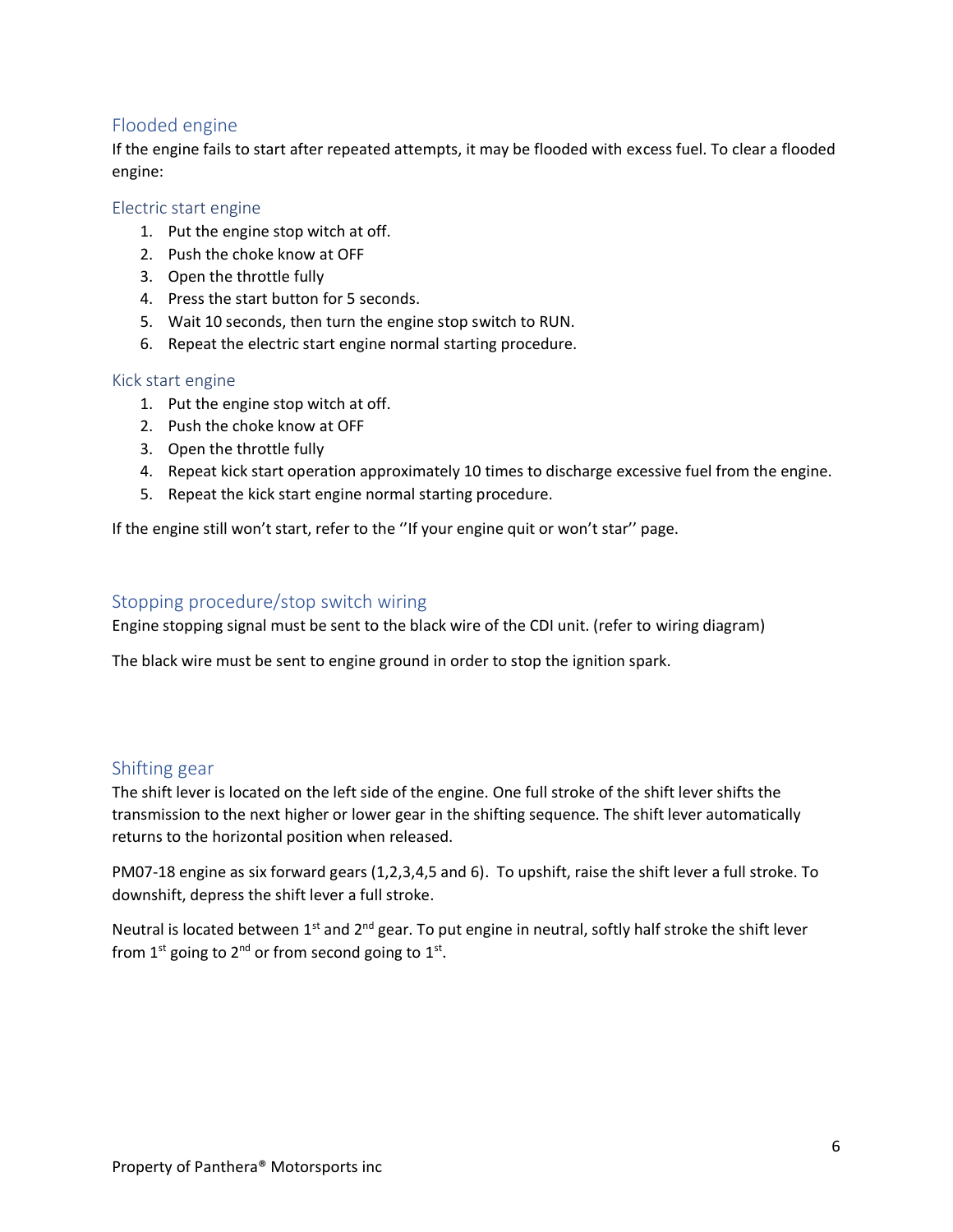# <span id="page-6-0"></span>Race maintenance schedule

I : Inspect

- C : Clean
- R : Replace

| <b>ITEM / FREQUENCY</b>             | Initial<br>maintenance  | Each race or<br>about 2.5 hours | Every 4 races or<br>about 10 hours | Every 9 races or<br>about 22.5 hours |
|-------------------------------------|-------------------------|---------------------------------|------------------------------------|--------------------------------------|
| Throttle operation                  |                         |                                 |                                    |                                      |
| Air filter                          |                         | C                               |                                    |                                      |
| Spark plug                          |                         |                                 | ${\sf R}$                          |                                      |
| Radiator coolant                    | Flush after 1st<br>ride |                                 |                                    |                                      |
| Transmission oil                    | Flush after 1st<br>ride |                                 | $\mathsf R$                        |                                      |
| Piston and rings                    |                         |                                 | ${\sf R}$                          |                                      |
| Piston pin and small<br>end bearing |                         |                                 | R                                  |                                      |
| Head o-rings                        |                         |                                 |                                    | $\mathsf{R}$                         |
| Head carbonizing                    |                         |                                 |                                    | C                                    |
| <b>Balancer bearings</b>            |                         |                                 |                                    |                                      |
| Clutch plates                       |                         |                                 |                                    |                                      |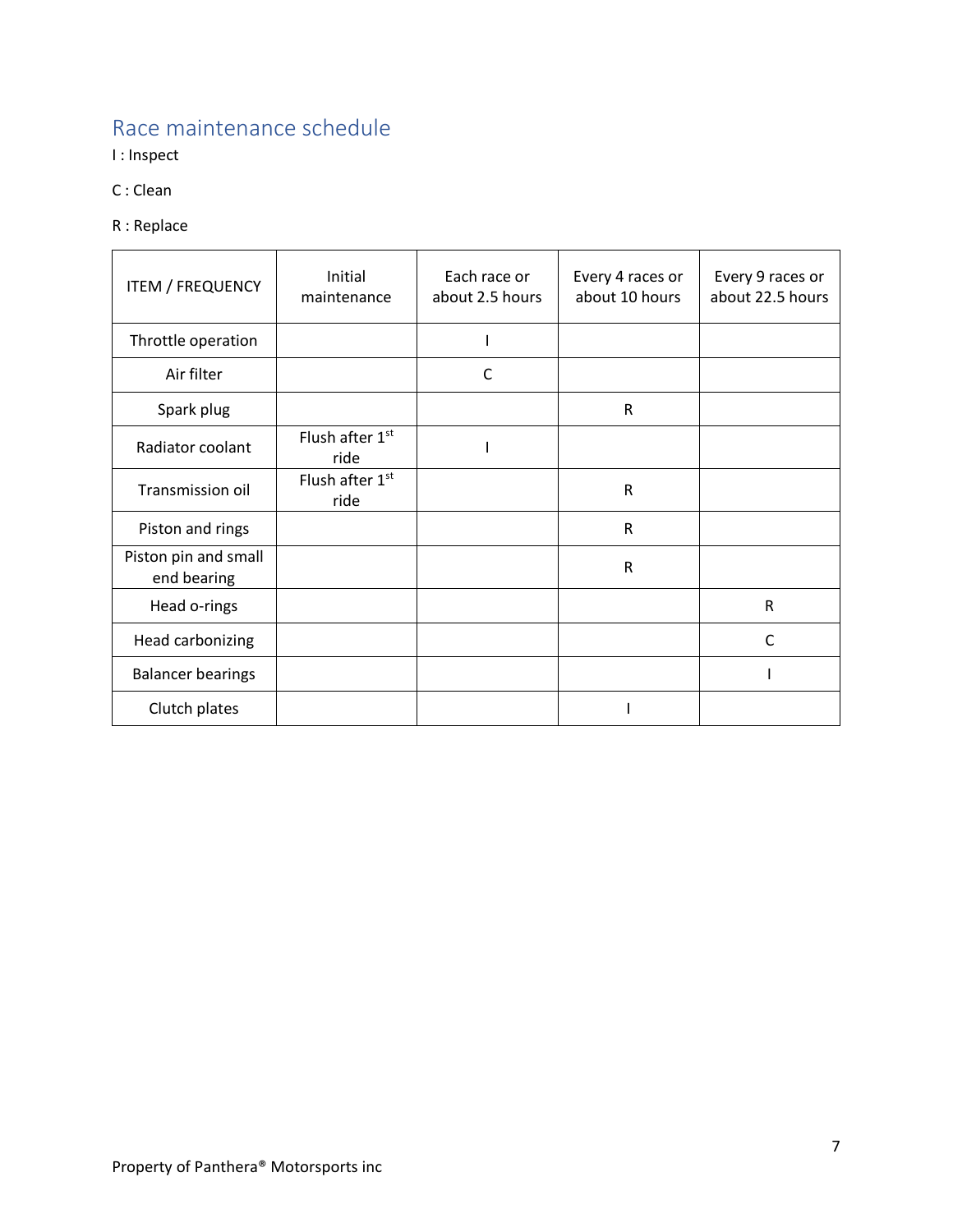# <span id="page-7-0"></span>Taking care of the unexpected

### <span id="page-7-1"></span>If the engine won't start

| SYMPTOM: Starter motor doesn't operate (e-start motor only) |                                                                       |  |
|-------------------------------------------------------------|-----------------------------------------------------------------------|--|
| POSSILE CAUSE                                               | WHAT TO DO                                                            |  |
| Ignition switch OFF                                         | Turn the ignition switch ON                                           |  |
| Blown fuse                                                  | Replace with a new fuse of the same rating                            |  |
| Battery lead loose                                          | Tighten the battery lead                                              |  |
| Low (or dead) battery                                       | Charge the battery. If charging doesn't help, get the battery tested. |  |
| Faulty starter motor                                        | If all causes are negative, the starter motor may be faulty. Replace  |  |
|                                                             | the starter motor.                                                    |  |

| SYMPTOM: Starter motor works, engine won't start |                                                               |  |
|--------------------------------------------------|---------------------------------------------------------------|--|
| POSSILE CAUSE                                    | WHAT TO DO                                                    |  |
| Ignition switch OFF                              | Turn the ignition switch ON                                   |  |
| Out of fuel                                      | Fill the tank and make sure the fuel petcock is open          |  |
| Flooded engine                                   | See flooded engine page 6                                     |  |
| Loose or unconnected spark<br>plug cap           | Install the spark plug cap securely                           |  |
| Unplugged coil signal wire.                      | Reconnect the signal wire to the ignition coil.               |  |
| Faulty stator                                    | See stator inspection procedure. Replace the stator if faulty |  |
| Faulty stator                                    | See stator inspection procedure. Replace the stator if faulty |  |

### <span id="page-7-2"></span>High coolant temperature

- A steaming engine indicates a coolant leak. Shut the engine off and way until the steaming stops. Look for a leak, but don't touch the engine or radiator system. Let everything cool off first.
- Check for any restriction of air flow through the radiator.
- If the reserve thank is low or empty, don't ride without adding coolant.
- -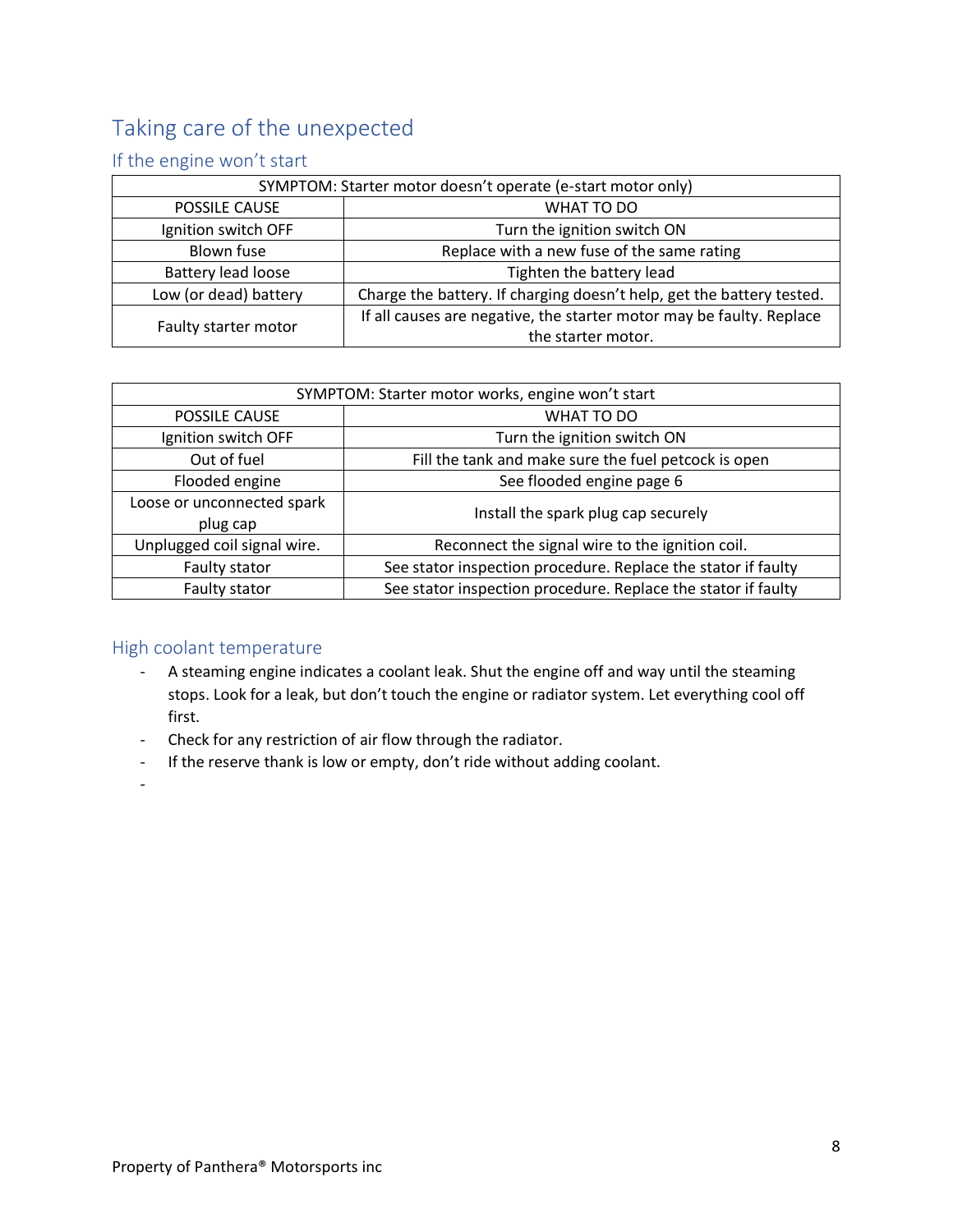# <span id="page-8-0"></span>Technical information

### <span id="page-8-1"></span>Engine specs

| Displacement      |                 | 548 cc             |  |
|-------------------|-----------------|--------------------|--|
| Bore & Stroke     |                 | 94.0 x 79.0        |  |
| Compression ratio |                 | 12:1               |  |
| Spark plug        |                 | BR8ES              |  |
| Spark plug gap    |                 | 0.56-0.64mm        |  |
| Idle speed        |                 | $1500 \pm 100$ rpm |  |
| Primary reduction |                 | 2.11               |  |
| Gear ratio        | 1 <sup>st</sup> | 2.46               |  |
|                   | 2 <sup>nd</sup> | 1.81               |  |
|                   | 3 <sup>rd</sup> | 1.5                |  |
|                   | 4 <sup>th</sup> | 1.25               |  |
|                   | 5 <sup>th</sup> | 1.05               |  |
|                   | 6 <sup>th</sup> | 0.88               |  |

### <span id="page-8-2"></span>Fuel and lubricants

| Fuel recommendation             | 94 octane or higher                                |
|---------------------------------|----------------------------------------------------|
| Fuel oil recommendation         | Motul 800 2T                                       |
| Fuel oil mixing ratio           | 40:1                                               |
| Transmission oil capacity       | 1.8 L at disassembly                               |
|                                 | 1.5 L at oil change                                |
| Transmission oil recommendation | Klotz flex drive 30                                |
| Cooling system recommendation   | High quality ethylene glycol antifreeze containing |
|                                 | corrosion protection inhibitors specifically       |
|                                 | recommended for use in aluminium engines.          |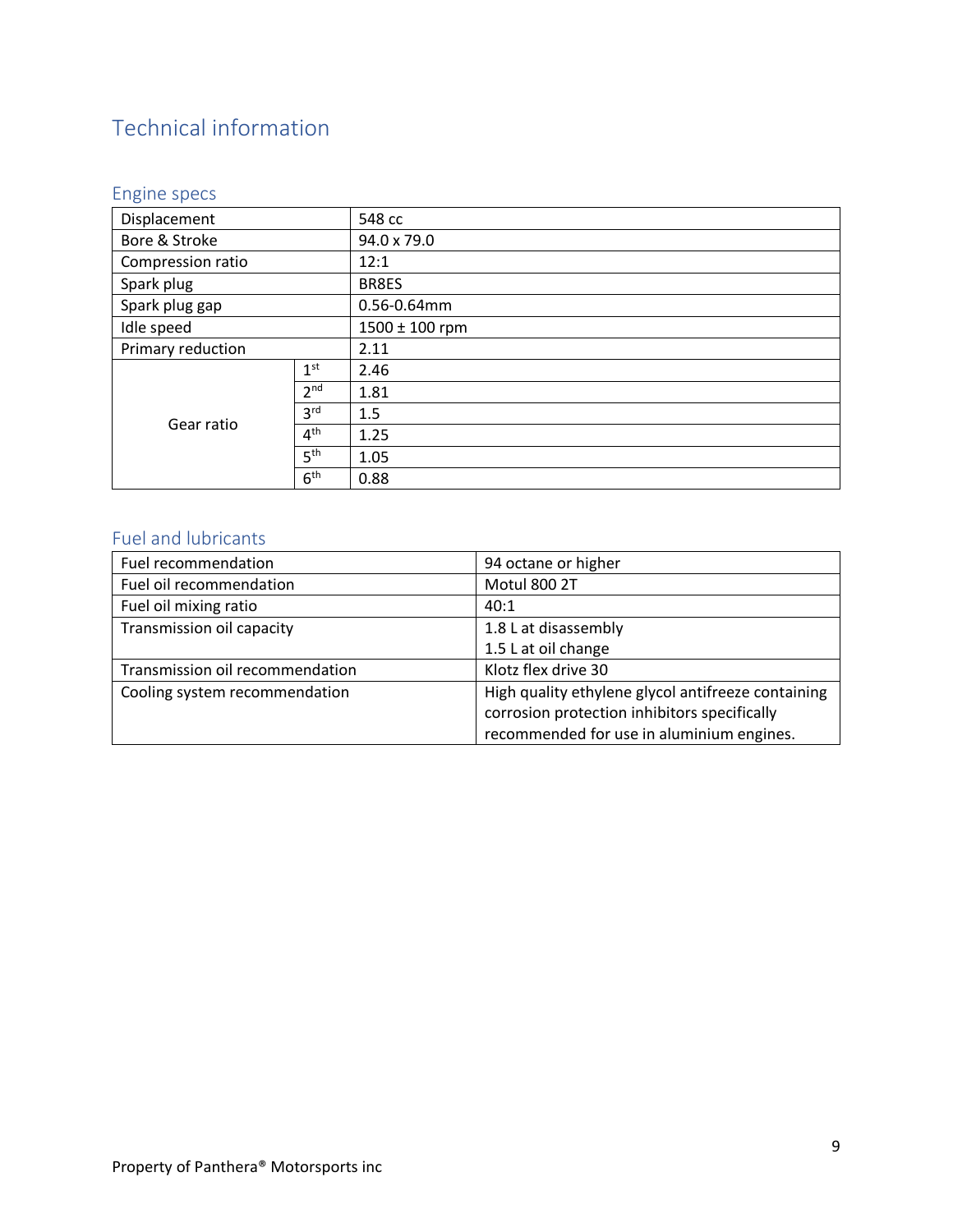<span id="page-9-0"></span>

|  | Torque specifications |
|--|-----------------------|
|--|-----------------------|

| <b>Item</b>                    | Thread dia x pitch (mm) | Torque Nm (ft-lb) |
|--------------------------------|-------------------------|-------------------|
| <b>Generic</b>                 |                         |                   |
|                                | 5 mm nut and bolt       | 5(3.6)            |
|                                | 6 mm nut and bolt       | 12(9)             |
|                                | 8 mm nut and bolt       | 22 (16)           |
|                                | 10 mm nut and bolt      | 35 (25)           |
|                                | 5 mm bolt               | 4(2.9)            |
|                                | 6 mm bolt               | 10.5(7.5)         |
|                                | 8 mm bolt               | 12(9)             |
| <b>Maintenance</b>             |                         |                   |
| Oil check bolt                 | $8 \times 1.25$         | 12(9)             |
| Oil drain bolt                 | 12 x 1.5                | 30 (22)           |
| <b>Cooling system</b>          |                         |                   |
| Coolant drain bolt             | $6 \times 1.0$          | 10(7)             |
| Water pump cover bolt          | $6 \times 1.0$          | 12(9)             |
| Water pump impeller            | $6 \times 1.0$          | 12(9)             |
| <b>Cylinder Head/ Cylindre</b> |                         |                   |
| Spark plug                     | 14 x 1.25               | 18 (13)           |
| Cylinder head nut              | 8 x 1.25                | 27 (20)           |
| Cylinder mounting nut          | 10 x 1.25               | 40 (29)           |
| Cylinder stud bolt             | 10 x 1.25               | 12(9)             |
| Decompressor                   | 10 X 1.0                | 27(20)            |
| Clutch/transmission            |                         |                   |
| Clutch spring bolt             | $6 \times 1.0$          | 10(7.2)           |
| Clutch center lock             | 20 x 1.0                | 90 (65)           |
| Primary gear bolt              | 12 x 1.25               | 70 (50)           |
| Drum shifter set plate bolt    | $6 \times 1.0$          | 10(7)             |
| <b>Balancer nut</b>            | 16 x 1.0                | 70 (50)           |
| Sprocket bolt                  | $8 \times 1.25$         | 27 (20)           |
| Kick start lever               | $8 \times 1.25$         | 27 (20)           |